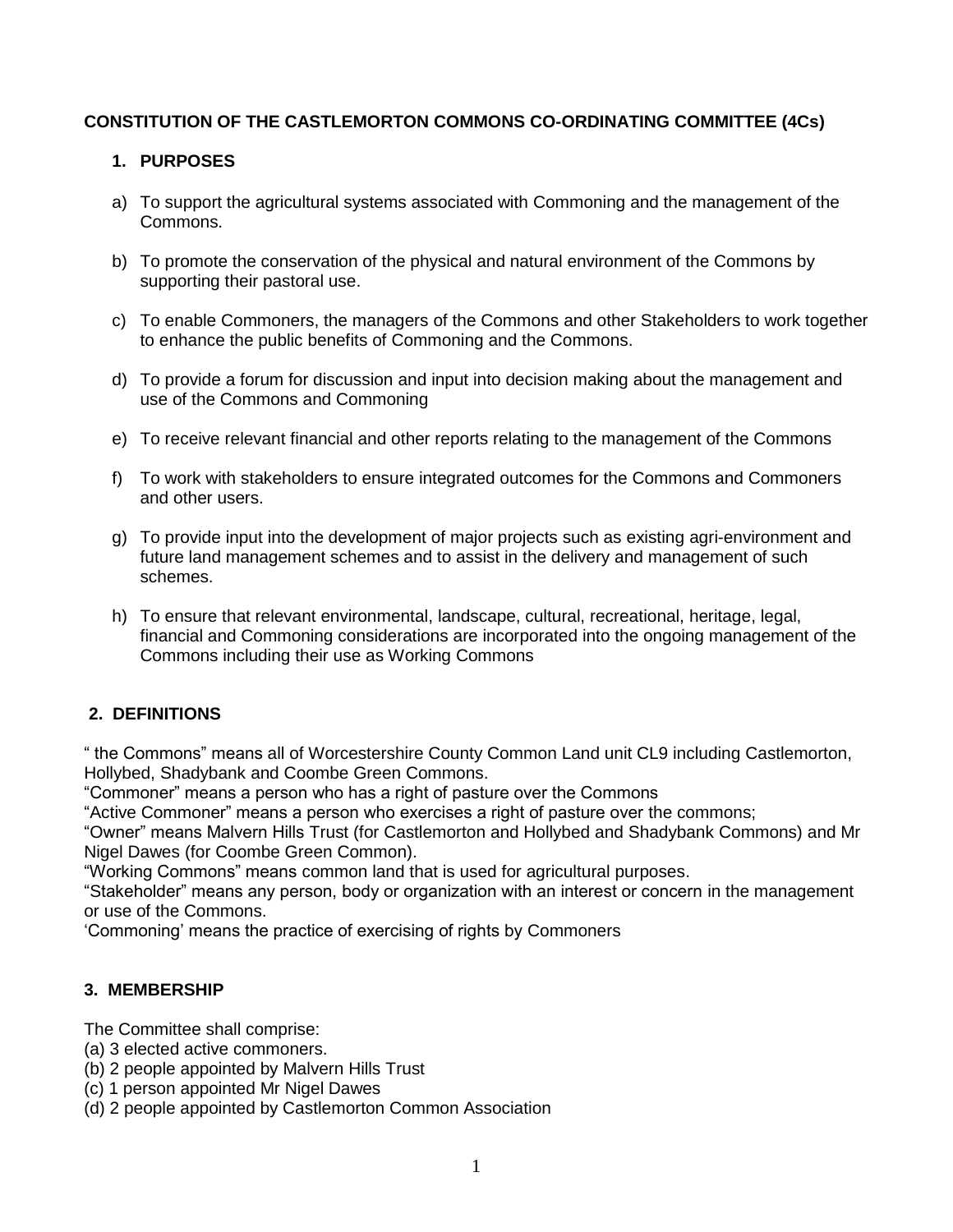(e) 2 people appointed by Castlemorton Parish Council

(f) 1 person appointed by Birtsmorton Parish Council

(g) 1 person appointed by Welland Parish Council

(h) 1 member elected to represent recreational interests

In the event that there are more active commoners and recreational representatives willing to stand than vacancies available, the members of 4Cs at the time of the vacancy will elect the representative/s for groups (a) and (h) from those people who put themselves forward.

Note: A commons association is one that has a constitution, a recognized membership of persons and holds an Annual General Meeting

## **4. ELECTIONS AND APPOINTMENTS**

4.1 Members of the Committee shall be elected or appointed for a term not exceeding three years. Any member of the Committee may resign at any time by giving notice in writing to the Chair and/or Secretary.

4.2. A substitute may be nominated by their nominating body to take the place of any member unable to attend a meeting of 4Cs.

4.3 4Cs may co-opt representatives of any organisation or individuals to join the committee to assist it in fulfilling its purposes. Co-opted members will not have a vote.

4.4 A member of the Committee whose term expires may, if he or she remains eligible, be re-elected or re-appointed for a further term.

4.5 If a member of 4Cs has failed to attend meetings for 12 months (without giving good reason), the other members may resolve to remove that person from the committee and declare the position vacant.

4.6 A Secretary will be appointed annually.

#### **5. PROCEEDINGS OF THE COMMITTEE**

5.1 The chair of 4Cs shall be appointed annually at the November meeting, (or the next meeting if no meeting is held in November) and if the office is vacated mid-term, election of a chair will be the first item on the agenda at the next meeting.

5.2 The chair shall not hold office for more than three consecutive years and after serving that period, shall not be eligible for re-election for a further three years.

5.3 Decisions of the 4Cs shall be taken at a meeting by a show of hands, by a majority of those present at the meeting and voting, and if votes are equal the person presiding as chair shall have a casting vote.

5.4 Officers of Malvern Hills Trust may be asked to advise 4Cs on a range of matters (but are not members of 4Cs and shall not have a vote).

5.5 Meetings of 4Cs shall be open to the public. Input to a meeting from the public will be invited and considered at the Chairman's discretion.

5.6 The Quorum for a meeting shall be seven voting members. No decisions shall be taken unless a quorum is present.